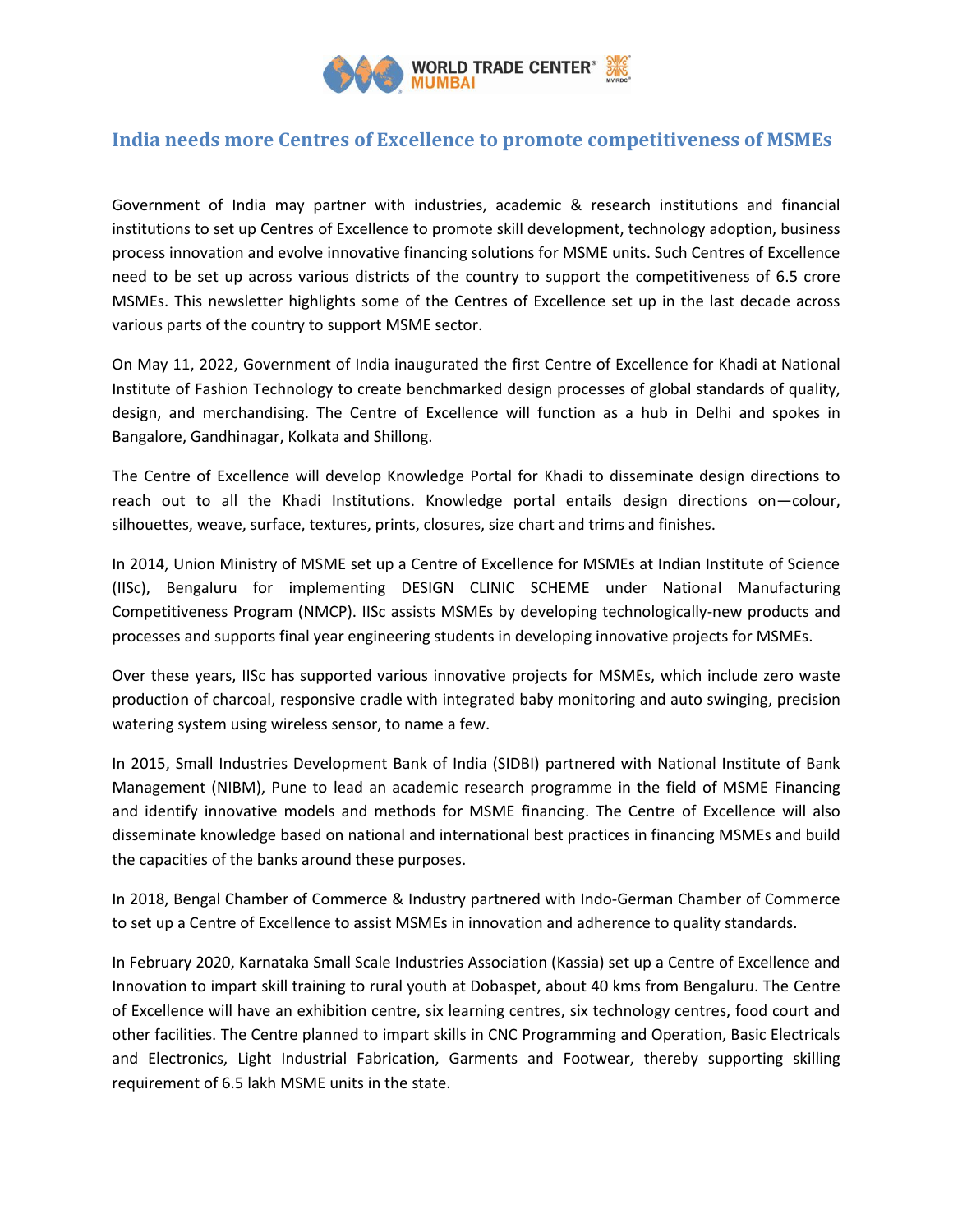

## **Notifications**

### **Press Information Bureau**

Minister launches the second phase of MSME RuPAY Credit Card

<https://www.pib.gov.in/PressReleseDetail.aspx?PRID=1824233>

Inauguration of the first Centre of Excellence for Khadi

<https://www.pib.gov.in/PressReleseDetail.aspx?PRID=1824093>

KVIC is the only company in India to have recorded a turnover of Rs 1 lakh crore

<https://www.pib.gov.in/PressReleseDetail.aspx?PRID=1821521>

India Merchandise Exports cross USD 40 billion in April 2022

<https://www.pib.gov.in/PressReleseDetail.aspx?PRID=1825071>

India considering PTA with Oman

<https://www.pib.gov.in/PressReleseDetail.aspx?PRID=1824773>

#### **DGFT**

Notification of new RoDTEP regime

[https://content.dgft.gov.in/Website/dgftprod/344ef686-c432-4562-a94e-](https://content.dgft.gov.in/Website/dgftprod/344ef686-c432-4562-a94e-740981685d5d/Notification%20no%204%20dt%2011%2005%2022%20-%20English.pdf)[740981685d5d/Notification%20no%204%20dt%2011%2005%2022%20-%20English.pdf](https://content.dgft.gov.in/Website/dgftprod/344ef686-c432-4562-a94e-740981685d5d/Notification%20no%204%20dt%2011%2005%2022%20-%20English.pdf)

Amendment in export policy of guar gum

[https://content.dgft.gov.in/Website/dgftprod/6b37bd95-b960-4093-b935-](https://content.dgft.gov.in/Website/dgftprod/6b37bd95-b960-4093-b935-5f7e9200facf/Noti%2003%20Eng.pdf) [5f7e9200facf/Noti%2003%20Eng.pdf](https://content.dgft.gov.in/Website/dgftprod/6b37bd95-b960-4093-b935-5f7e9200facf/Noti%2003%20Eng.pdf)

#### **CBIC**

Determination of origin of goods under India-UAE CEPA